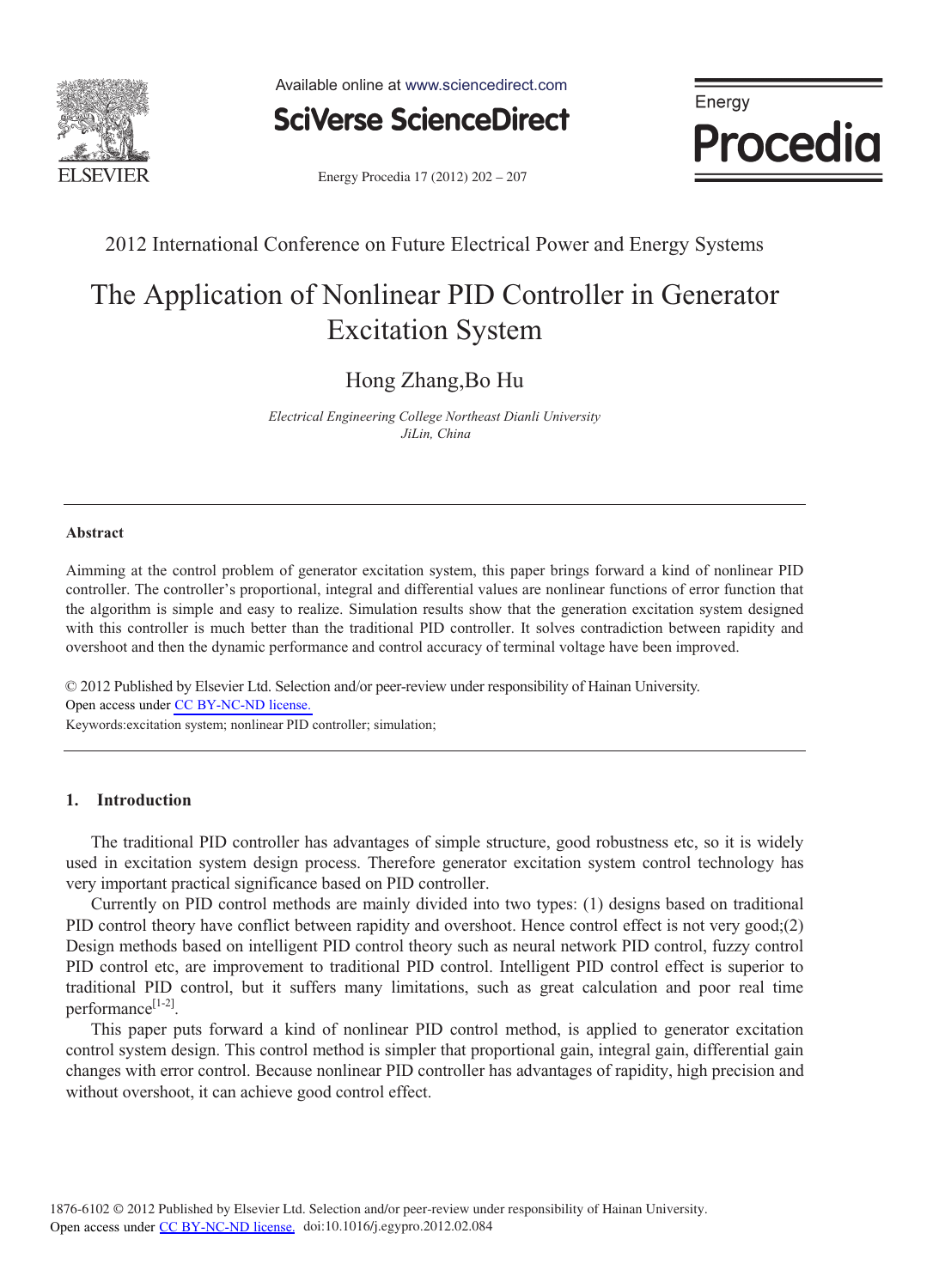#### **2. Mathematical Model of excitation system**

The mathematical model of single-machine infinite system is shown in figure 1:



Figure 1 Single-machine infinite system

Ease of Use

Selecting a Template (Heading 2)

 $\epsilon$ 

Where:  $V_t$  — generator voltage;  $X_T$  — transformer circuit reactance;  $X_L$  — circuit reactance of transmission line;  $V_s$  —bus voltage of infinite system .

This paper adopts third-order system model described by equation (1) with the following three order ordinary differential equation:

$$
\begin{cases}\n\dot{\delta} = \omega - \omega_0 \\
\dot{\omega} = \frac{\omega_0}{H} P_m - \frac{D}{H} (\omega - \omega_0) - \frac{\omega_0}{H} \frac{E'_{q} V_s}{x'_{d\Sigma}} \sin \delta \\
\dot{E'}_{q} = -\frac{x_{d\Sigma}}{T_{a0} x'_{d\Sigma}} E'_{q} + \frac{(x_d - x'_{d}) V_s \cos \delta}{T_{a0} x'_{d\Sigma}} + \frac{1}{T_{a0}} V_f\n\end{cases}
$$
\n(1)

Where:  $\omega$  —generator rotor angular velocity;  $\omega_0$  —generator synchronous speed;  $\delta$  —generator power-angle; *H* —inertia moment of generator rotor;  $P_m$  —Input mechanical power; *D* —damp coefficient;  $E'_{q}$  —transient electric potential;  $x'_{d\Sigma}$  —d shaft transient total circuit reactance;  $x_{d\Sigma}$  —d shaft total circuit reactance;  $x_d$  —d shaft synchronous circuit reactance;  $x_d$  —d shaft transient circuit reactance;  $T_{d0}$  —time constants of exciting windings;  $V_f$  —exciting voltage.

#### **3. The principles of nonlinear PID controlle**

According to response curve of the general system step, literature [3] gives a kind of nonlinear PID controller design method. The structural principle is shown as follows.

#### *3.1 .Choice of proportional gain*  $k<sub>n</sub>$

Because  $e(t)$  is larger as the initial response stage,  $k<sub>n</sub>$  should greatly be large in order to guarantee quicker response speed. When error value  $|e(t)|$  gradually reduces, and then  $k_p$  decreases. When  $|e(t)|$ gradually, increases,  $k<sub>p</sub>$  also increases. It can make the system to produce a small overshoots and return to steady-state value. So the general form of the error change  $|e(t)|$  is shown in figure 2